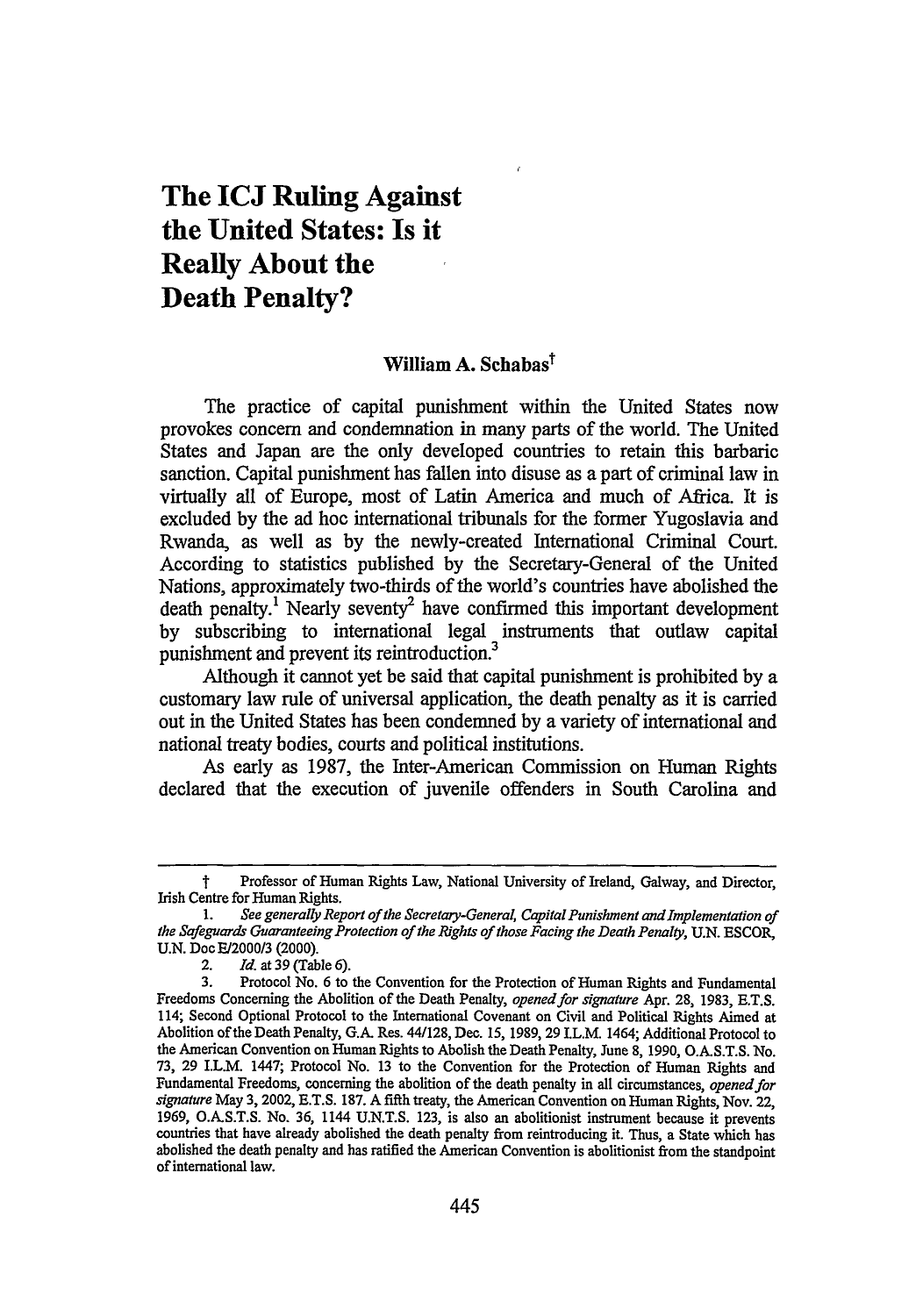Louisiana ran counter to the American Declaration of the Rights and Duties of  $Man<sup>4</sup>$ 

In 1989, the European Court of Human Rights ruled that extradition from the United Kingdom to Virginia would violate the European Convention on Human Rights because the prolonged period of post-conviction detention prior to execution, the "death row phenomenon," constituted inhuman and degrading treatment or punishment.<sup>5</sup>

In 1994, the United Nations Human Rights Committee declared that execution by means of the gas chamber in California was contrary to the International Covenant on Civil and Political Rights.<sup>6</sup>

Many national courts, often relying on international law to reach their conclusions, now prohibit their governments from extraditing fugitives to the United States if they are to face the death penalty.<sup>7</sup>

In an August 2000 resolution, the United Nations Sub-Commission on the Protection and Promotion of Human Rights called upon all states to abolish the death penalty for those under eighteen at the time of the offense, a statement of clear relevance to the United States.<sup>8</sup> United Nations human rights monitoring bodies, such as the Special Rapporteur on Extrajudicial, Summary and Arbitrary Institutions<sup>9</sup> and the High Commissioner for Human Rights, $10^{\circ}$  have also taken up the issue.

Probably the most aggressive and systematic international critics of United States practice in recent years have been the institutions of the fifteenmember European Union. One of its component organs, the European Parliament, regularly adopts resolutions that address capital punishment issues within the United States. European Union embassies in Washington frequently send demarches to the United States government condemning the practice of the death penalty.<sup>11</sup> The European Union has even intervened as an amicus curiae in a case pending before the Supreme Court of the United States.<sup>12</sup>

5. Soering v. United Kingdom, 11 Eur. H.R. Rep. 439 (ser. A)  $\parallel$  111 (June 1989).

7. United States v. Bums, [2001] 1 S.C.R 283 (Can.); Mohamed v. Republic of South Africa, 2001 (3) SA 893 (CC) **(S.** Aft.); Mne. Joy Davis-Aylor, Les Engagements d'un Etat Etranger en Matiere D'Extradition, 9 REV. FR. DROIT ADM. 1166 (Oct. 1993) (C. Vigoreux, conclusions).

8. *The Death Penalty, Particularly in Relation to Juvenile Offenders,* U.N. Subcommission on the Promotion and Protection of Human Rights, Res. 2000117, U.N. Doc. E/CN.4/SUB.2/RES/2000/17 (2000).

9. *Report of the Special Rapporteur on Extrajudicial, Summary or Arbitrary Executions, Mr. Bacre Waly Ndiaye,* Submitted Pursuant to Commission Resolution 1997/61, Addendum, Mission to the United States of America, U.N. Commission on Human Rights, 54th Sess., U.N. Doc. E/CN.4/1998/68/Add.3 (1998).

10. Statement by Mary Robinson, United Nations High Commissioner for Human Rights, U.N. Press Release, U.N. Doc. HR/98/6 (Feb. 4, 1998).

**11.** *See* Press Release, Embassy of Sweden, Washington, **E.U.** Policy on the Death Penalty (May 10, 2001), *available at* http://www.eurunion.orgllegislat/DeathPenaltylDemarchel0may.htm. A similar demarche was issued in February 2000 by the European Union. *See* **EUROPEAN** UNION ANNUAL REPORT **ON HUMAN RIGHTS** 30 (2000), *available at* http://europu.eu.int/comm/extemalrelations/human-

<sup>4.</sup> Resolution No. 3/87, Roach & Pinkerton v. United States, 8 HuM. RTs. **L.J.** 345 (1987), No. 9647 (Sept. 1987). Since *Roach & Pinkerton,* the Commission has made several important findings against the United States in death-penalty cases. *E.g.,* Report No. 57/96, Andrews v. United States, No. 11.139 (Dec. 1996); Report No. 52/01, Garza v. United States, No. 12.243 (Apr. 2001).

<sup>6.</sup> Ng v. Canada, Communication No. 469/1991, U.N. Doc. A/49/40 (Sept. 1991), 15 HUM. RTS. L.J. 149 (1994).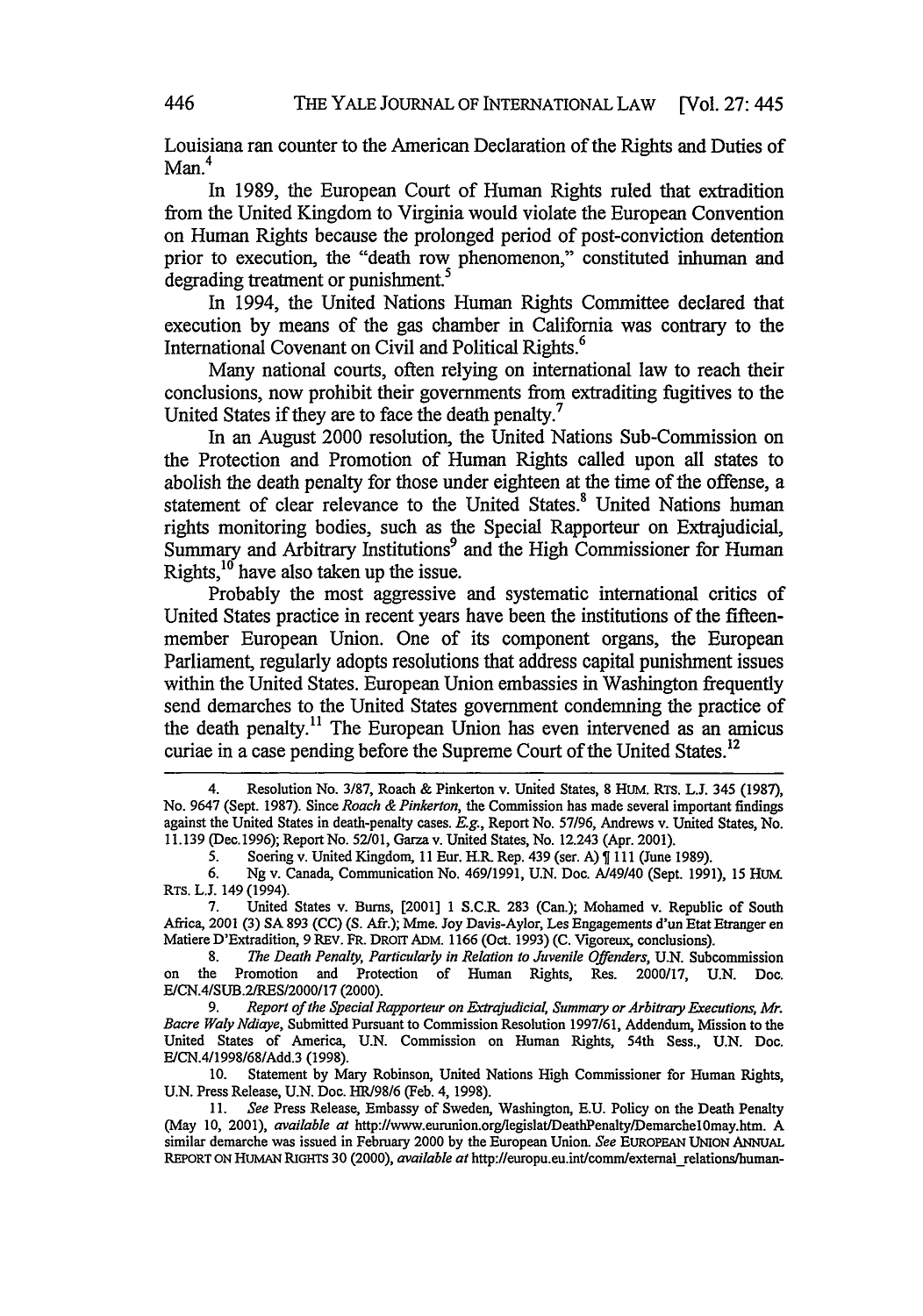Opponents of the death penalty who have only begun to learn of this vast and constantly growing body of material condemning the United States frequently ask if its violations of international law cannot be taken to the "world court." For non-specialists, it seems almost axiomatic that this should be the body to condemn breaches of the law of nations.

Students of public international law know better. First, they understand that most international human rights law instruments, with their specialized mechanisms to adjudicate issues between an individual and his or her own government, simply do not fall within the jurisdictional scope of the International Court of Justice. Even with important exceptions-one thinks of the three genocide cases now pending before the Court as examples of the body being used to litigate issues at the core of international human rights  $law<sup>13</sup>$ -there are often insurmountable obstacles because so few States actually accept the optional clause in the Court's Statute.

The United States of America, of course, has been hostile to the International Court of Justice since the mid-1980s when it was condemned for supporting the Contras in Nicaragua. When the United States ratified the Genocide Convention in 1987, it formulated a reservation to Article IX in order to exclude the jurisdiction of the Court for disputes about the interpretation and application of that instrument.

There was a notable exception to Washington's antipathy for the International Court of Justice. The United States is a party to the Optional Protocol to the Vienna Convention on Consular Relations, which gives the Court jurisdiction in litigation between States on issues of consular protection. 14 Back in 1980, the United States had successfully sued Iran before the Court with respect to the Tehran Embassy occupation. Perhaps for this reason, the United States stayed within the scheme even when it more generally turned its back on the world's premier international judicial body.

The possibility that the Optional Protocol to the Vienna Convention might become a vehicle to challenge the death penalty within the United States before the Court began to interest abolitionists. It became apparent that

14. Optional Protocol to the Vienna Convention on Diplomatic Relations, Concerning the Compulsory Settlement of Disputes, Apr. **18,** 1961, **23** U.S.T. 3374, 500 U.N.T.S. 241.

rights/doc/report\_00\_en.pdf (describing dialogue sessions with the United States as providing an "opportunity to raise the question of the death penalty").

<sup>12.</sup> Brief for European Union as Amicus Curiae in Support of Petitioner, McCarver v. North Carolina, **532 U.S.** 941 (2001) (No. 00-8727).

<sup>13.</sup> Application of the Convention on the Prevention and Punishment of the Crime of Genocide (Bosh. & Herz v. Yugoslavia (Serbia and Montenegro)), 1993 I.C.J. 3, 16 (April 8) (Request for the Indication of Provisional Measures); Application of the Convention on the Prevention and Punishment of the Crime of Genocide (Bosn. & Herz. v. Yugoslavia (Serbia and Montenegro)), 1993 I.C.J. 325 (Sept. 13); Application of the Convention on the Prevention and Punishment of the Crime of Genocide (Bosn. & Herz. v. Yugoslavia (Serbia and Montenegro)), 1996 **I.C.L** 595 (July 11) (Preliminary Objections); Application of the Convention on the Prevention and Punishment of the Crime of Genocide, Counter-claims, 1997 **LC.J** 243 (Order of 7 December); Legality of Use of Force (Yugoslavia v. BeIg.), 1999 **I.C.J.** (April 28) (Request for the indication of provisional measures); Application of the Convention on the Prevention and Punishment of the Crime of Genocide (Croatia v. Yugoslavia), 1999 I.C.J. (July 2) (Application by the Republic of Croatia Instituting Proceedings against the Federal Republic of Yugoslavia).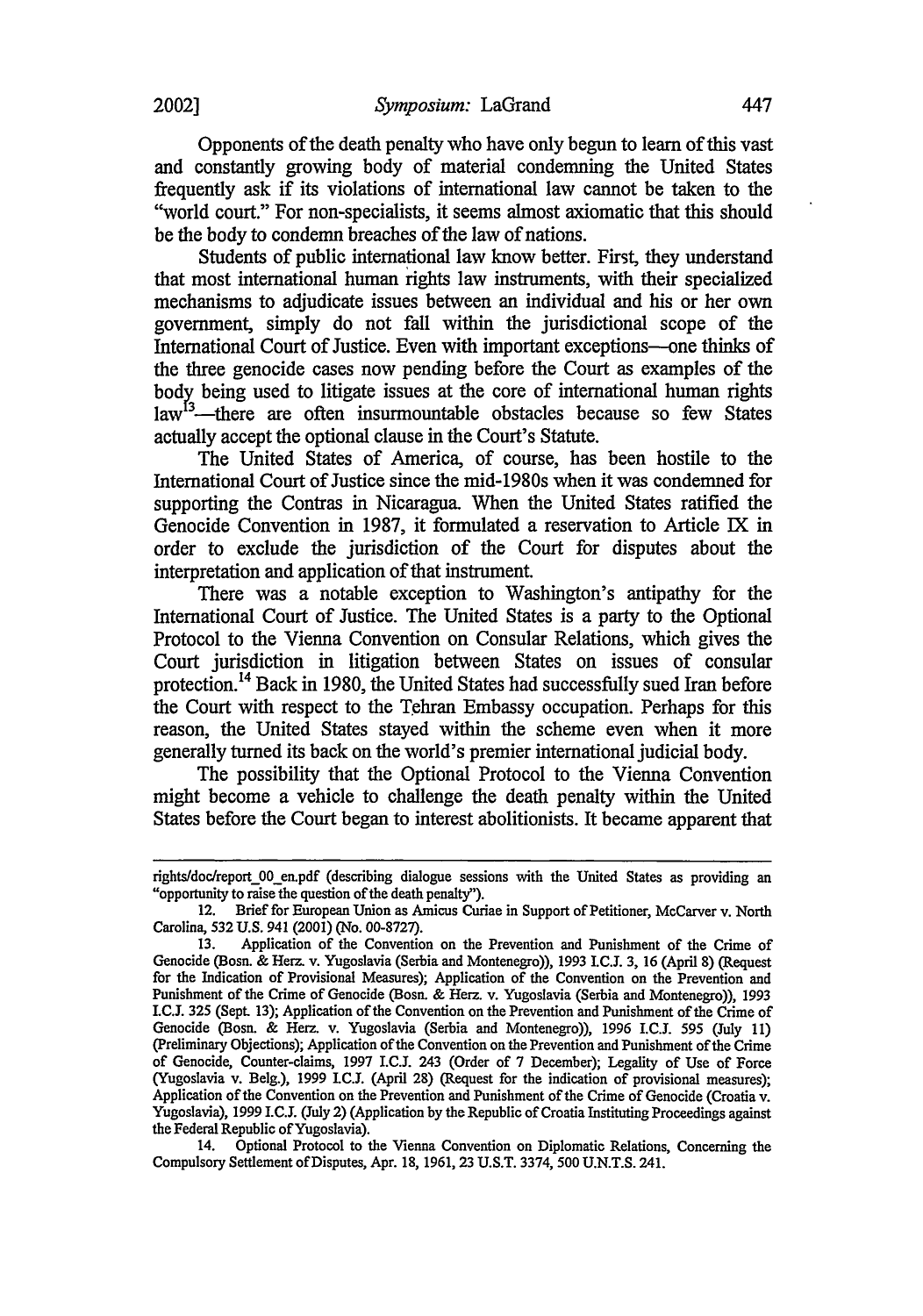hundreds of foreign nationals who had never been informed of their right to seek consular assistance were awaiting execution. In 1998, Paraguay filed an application against the United States concerning the impending execution of Angel Breard by the state of Virginia. *15* Before it could be heard on the merits, the United States had executed Breard, and Paraguay subsequently dropped the case. It was hard to demonstrate that Breard had been convicted because of the lack of consular assistance, and this made the fact situation less compelling than it might have been.

Then Germany picked up the baton in 1999 in the case of the LaGrand brothers. Although Berlin had made its opposition to the death penalty quite clear in diplomatic correspondence with United States authorities prior to filing the application,<sup>16</sup> the German government was determined to keep the death penalty on the margins of the litigation. In the provisional measures order, the Court noted carefully that the case did not concern "the entitlement of the federal states within the United States to resort to the death penalty for the most heinous crimes. 17 Only the Japanese judge, Oda, often the source of lonely and eccentric individual opinions, seemed to want to make an issue of capital punishment, although not in the direction that Germany or any abolitionist would have wanted. In paragraph 2 of his individual opinion on the issue of provisional measures, he said: "...if Mr. Walter LaGrand's rights as they relate to humanitarian issues are to be respected then, in parallel, the matter of the rights of victims of violent crime (a point which has often been overlooked) should be taken into consideration."<sup>18</sup>

Death penalty issues are no more present in the Court's final judgment of June 27, 2001. The popular conception of the case may well be that capital punishment within the United States suffered yet another stinging rebuke in a prestigious international body. In reality, though, the case was about a different issue entirely. Or was it?

On a narrow interpretation, the judgment addresses the ability of the International Court of Justice to issue binding provisional measures orders. The United States had not even tried to argue against the claim that the Vienna Convention had been breached.<sup>19</sup> It is perhaps astonishing that the issue of the Court's power to issue binding provisional measures orders had remained undecided throughout the twentieth century. The matter was a source of some dispute because of the apparently hesitant language of its Statute on this subject, which talks of a power to "indicate" rather than to "order" such measures.

The Court held that provisional measures must indeed be mandatory because a contrary view would frustrate the object and purpose of the

**<sup>15.</sup>** Case Concerning the Vienna Convention on Consular Relations (Para. v. **U.S.),** Provisional Measures, **1998 I.C.J.** 248 (order of Apr. **9).**

**<sup>16.</sup>** LaGrand Case (F.R.G. v. **U.S.),** 2001 I.C.J. **26** (June **27),** *available at* http://www.icjcij.org.

**<sup>17.</sup>** LaGrand Case (F.R.G. v. **U.S.), 1999** I.C.J. **25** (March **3)** (Request for the Indication of Provisional Measures), *available at* http://www.icj-cij.org.

<sup>18.</sup> *Id.*, Declaration of Judge Oda, 12.

**<sup>19.</sup>** LaGrand Case (F.R.G. v. **U.S.),** 2001 I.C.J. **123** (June **27).**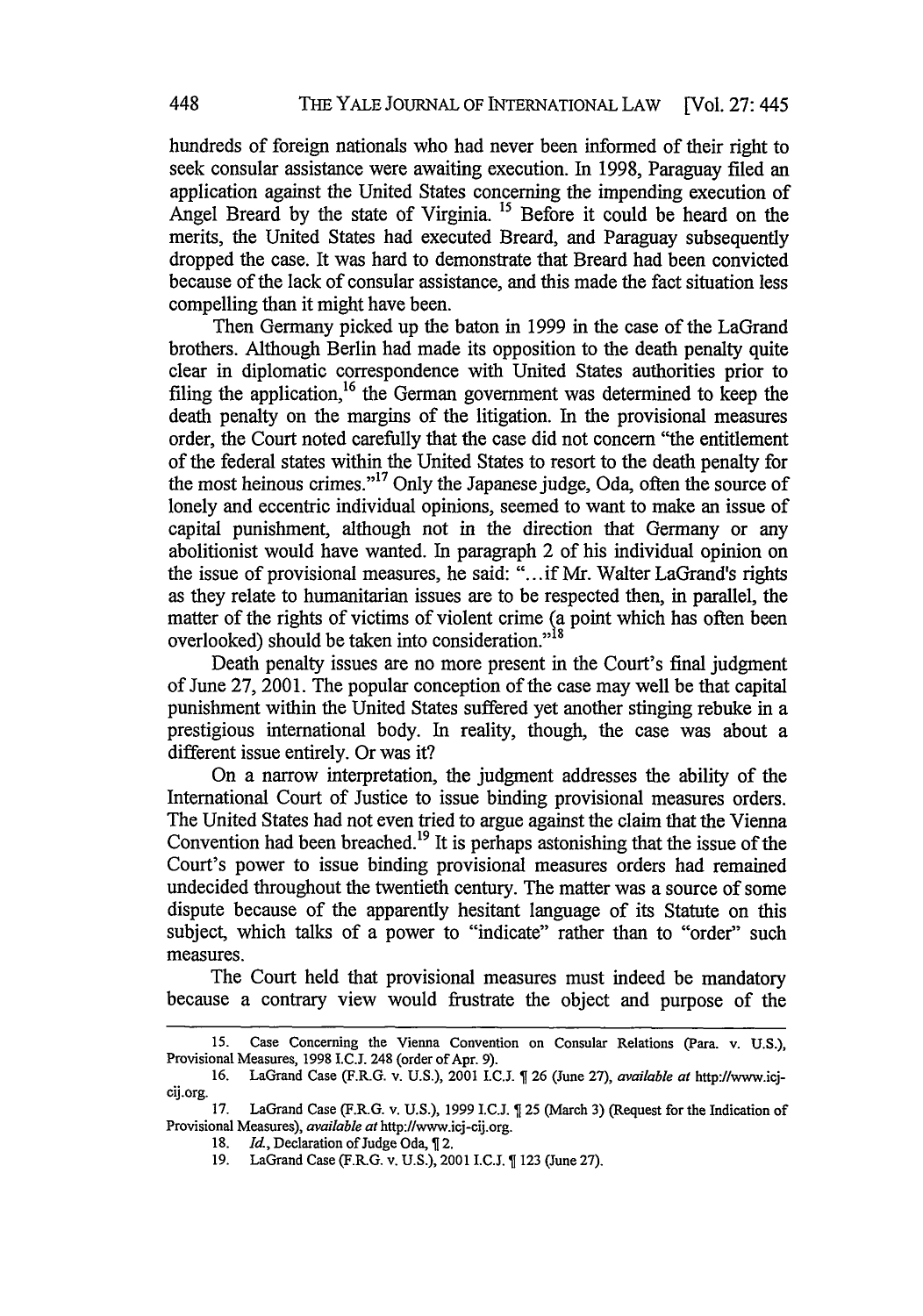institution as a forum for the settlement of international disputes.<sup>20</sup> This was really nothing more than an issue of treaty interpretation, without much significance in other international legal systems where legal provisions are worded differently.

But fortunately the Court went further, citing with approval a statement from its predecessor, the Permanent Court of International Justice, which had referred to "the principle universally accepted by international tribunals and likewise laid down in many conventions . . . to the effect that the parties to a case must abstain from any measure capable of exercising a prejudicial effect in regard to the execution of the decision to be given, and, in general, not allow any step of any kind to be taken which might aggravate or extend the dispute." $^{21}$ 

These facts make perfect sense. It would seem axiomatic that a body with the authority to settle judicial disputes should be entitled to indicate to the parties that they must preserve the status quo ex ante, pending a final decision. *And* yet the wording of international legal instruments in this area has always suffered from equivocation. For example, in *LaGrand,* the Court refers to the travaux préparatoires of the relevant provision of its Statute where it seems clear enough that there was a reluctance to use unambiguous terms. But for the Court, the travaux are not really determinative of the issue.

We confront the same problem in application of the major international human rights treaties. The American Convention on Human Rights is the only instrument to state clearly that its principal adjudicative body, the Inter-American Court of Human Rights, has the power to "order" provisional measures. 22 The European Convention on Human Rights is silent on the issue, although the European Commission on Human Rights once tried to fill the gap with a provision in its internal regulations. In 1991, however, the European Court of Human Rights ruled in a close vote that the silence of the Convention meant such orders were not binding.<sup>23</sup> When the Convention underwent a maior revision in the late 1990s, the omission was never corrected.<sup>24</sup>

Like the European Convention, the Optional Protocol to the International Covenant on Civil and Political Rights, which creates an individual petition mechanism before the United Nations Human Rights Committee, says nothing about provisional measures. The Committee has itself provided for such a mechanism in article 86 of its Rules.<sup>25</sup> Interim

<sup>20.</sup> *Id.* 102.

**<sup>21.</sup>** *Id.* **103** (citing Electricity Co. of Sofia and Bulgaria, **1939** P.C.I.J (ser. A/B) No. **79,** at **199** (Dec. **5)).**

<sup>22.</sup> American Convention on Human Rights, *supra* note **3, art. 63(2).**

<sup>23.</sup> Cruz Varas v. Sweden, No. 201, 14 Eur. H.R Rep. **I** (ser. **A)** (Mar. 1991).

<sup>24.</sup> Protocol No. **11** to the Convention for the Protection of Human Rights and Fundamental Freedoms, restructuring the control machinery established thereby, May **11,** 1994, E.T.S. 155, **15** HuM. RTS. L.J. 86 (1994).

**<sup>25.</sup>** Adoption of the Rules of Procedure of the Committee in Accordance with Article **39** of the Covenant, U.N. Human Rights Committee, 17th Mtg., U.N. Doc. CCPRIC/SR.17, **25-26 (1977);** Adoption of Further Rules of Procedure of the Committee in Accordance with Article 39 of the Covenant, U.N. Human Rights Committee, U.N. Doc. CCPR/C/3IRev.1 (1979); Provisional Rules of Procedure for the Consideration of Communications Received Under the Optional Protocol, U.N.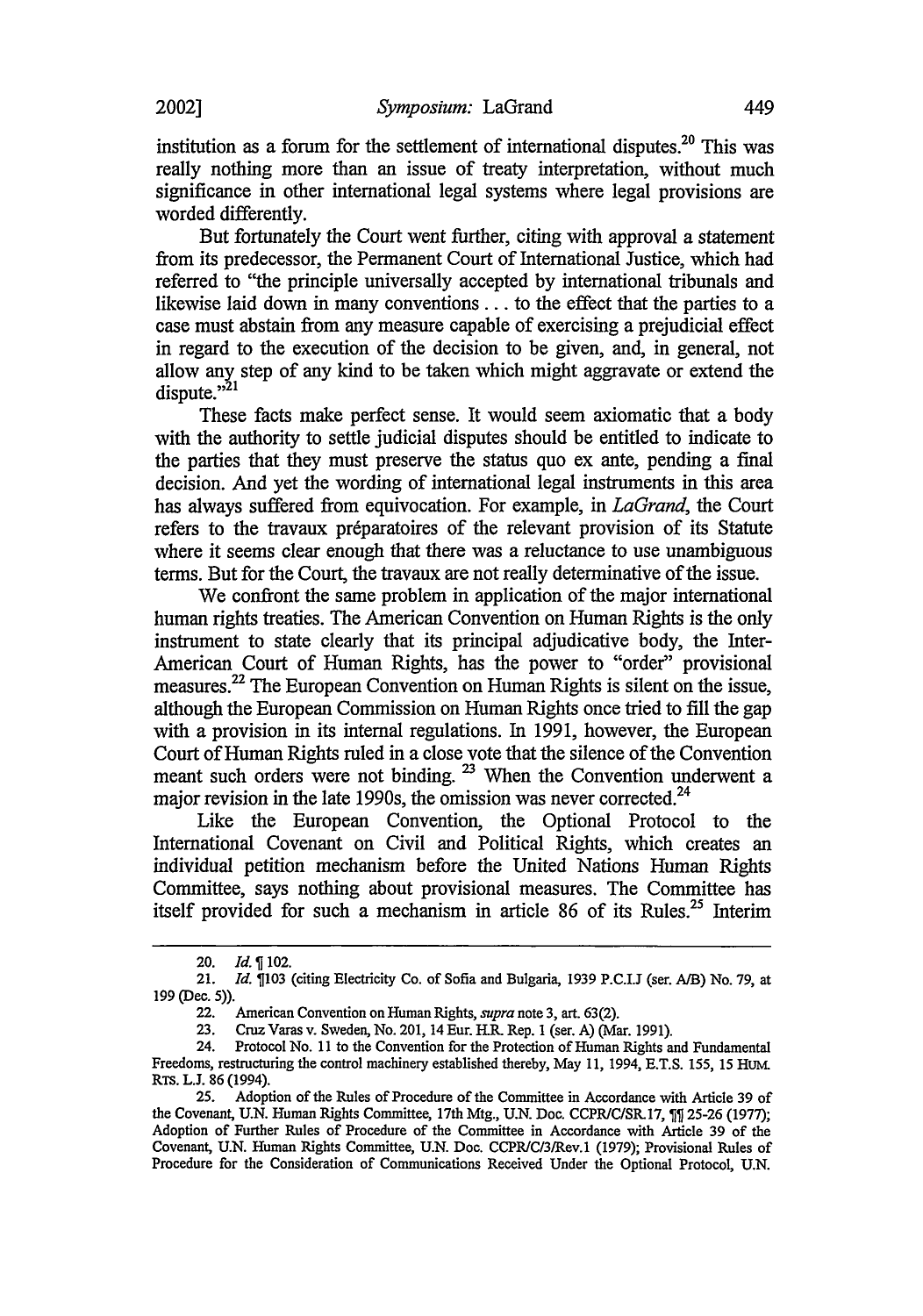measures are of potentially great significance in cases before the Committee concerning the death penalty, and it has often had occasion to make such "requests".

Jamaica, against whom the vast majority of petitions under the Optional Protocol in death penalty cases have been directed, appears generally to have respected interim measures requests from the Human Rights Committee as a matter of policy. The same cannot be said of Canada, which literally defied two such requests in 1991 when it extradited death row fugitives Joseph Kindler and Charles Ng to the United States.<sup>26</sup> In a subsequent case, the Canadian government observed a provisional measures request from the Committee until it had ruled on the merits of the case.<sup>27</sup>

The Committee was of course unhappy with Canada's non-compliance, but it tackled the matter with some circumspection. In its Views, the Committee meekly "expresse[d] its regret that the State party did not accede to the Special Rapporteur's request" not to extradite Kindler.<sup>28</sup> As for *Ng*, in which the Committee concluded there was a breach of article 7 of the Covenant, the Views do not even criticize Canada for its contemptuous attitude, stating only that Canada should "make such representations as might still be possible to avoid the imposition of the death penalty."<sup>29</sup> Only Francisco Josd Aguilar Urbina, in an individual dissenting opinion, took Canada to task, saying that the country "failed to display the good faith which ought to prevail among the parties to the Protocol and the Covenant."<sup>30</sup> In its concluding observations on Canada's fourth periodic report, the Committee "expresse[d] its concern" that Canada considered that it was not required to comply with requests for interim measures, and urged Canada to revise its policy.<sup>31</sup>

The Committee's caution may have only encouraged other governments to show the same disregard as did Canada for interim measures requests, and several other countries followed Ottawa's miserable example, executing offenders before their petitions could be judged.32 The Committee has now become much more aggressive on the subject, especially in death penalty cases. In November 2000, the Committee said that States parties to the Optional Protocol had made an implicit undertaking to cooperate with the

**29.** *Ng, supra* note 26, ¶18.

**31.** Final Observations of the Human Rights Committee: Canada, **U.N.** Human Rights Committee, 65th Sess., **U.N.** Doc. **CCPR/C/79/Add.105,** 14 **(1999).**

Human Rights Committee, Selected **Decisions** under the Optional Protocol (2nd **to** 16th Sess.), Annex **M1,** at **155, U.N.** Doc. CCPR/C/OP/1.

**<sup>26.</sup>** Kindler v. Canada, Communication No. **470/1991, U.N.** Doc. *A/48/40* (July **1993),** 14 HUM. **RTs. L.J. 307 (1993); Ng** v. Canada, Communication No. **469/1991, U.N.** Doc. A/49/40 (Sept. **1991), 15** HuM. RTS. **L.J.** 149 (1994).

**<sup>27.</sup>** Cox v. Canada, Communication No. **539/1993, U.N.** Doc. **CCPRIC/52/Df539/1993, 15 HUM. RTS. L.J 410** (Nov. **1993).**

**<sup>28.</sup>** *Kindler, supra* note **26, 17.**

**<sup>30.</sup>** *Id. 1612.*

**<sup>32.</sup>** Case **580/1994,** Ashby v. Trinidad and Tobago, **U.N.** Doc. CCPRIC/54fD/580/1994 (July 1994); Cases **839,** 840 **& 841/1998,** Kandu-Bo v. Sierra Leone, **U.N.** Doc. CCPR/C/64/D/839, 840 **&** 841/1998 (Nov. **1998);** Case **869/1999,** Piandong v. Philippines, **U.N.** Doc. **CCPRIC/70/0/869/1999, In 1.2-1.5** (Oct. 2000).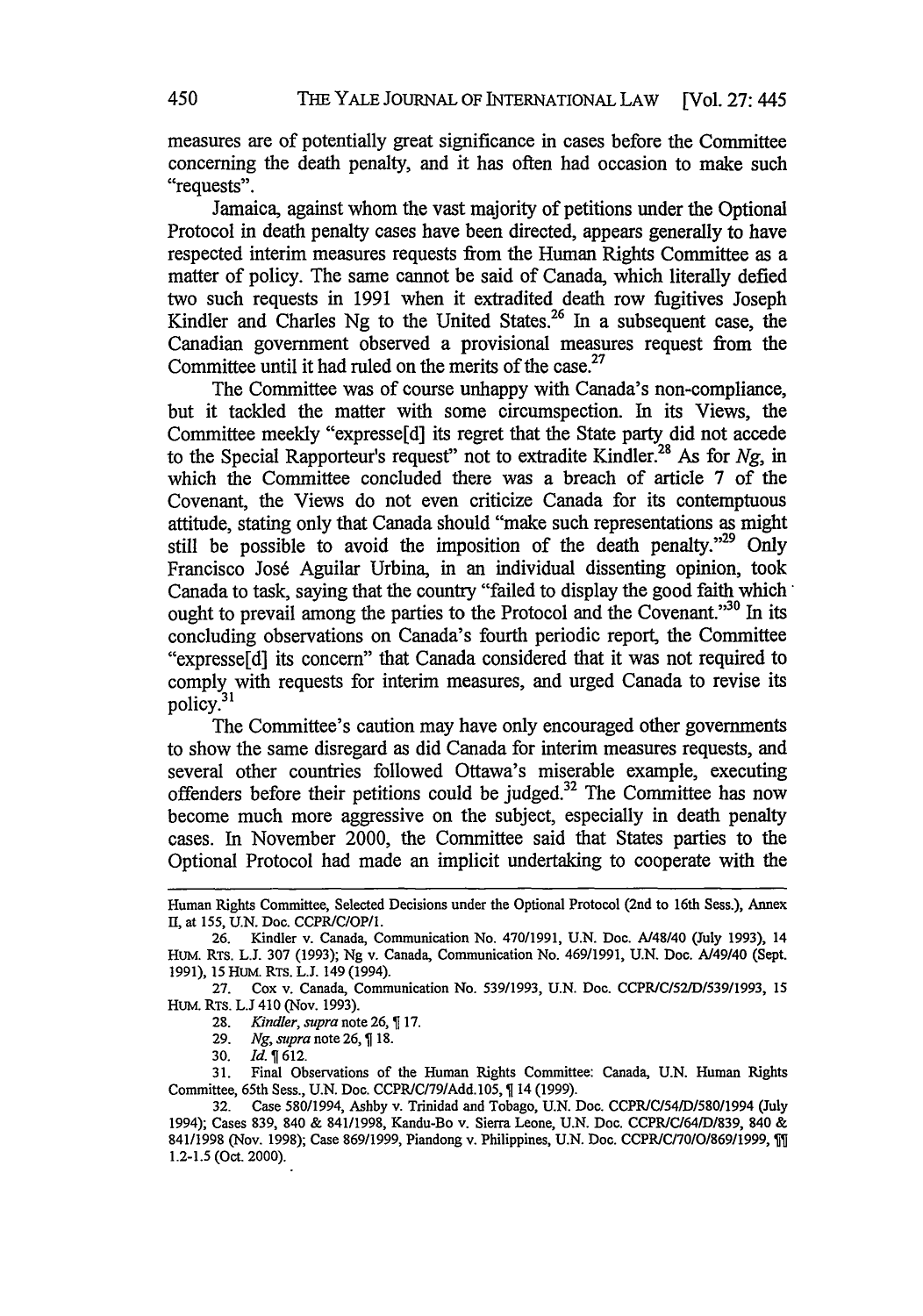Committee in good faith. "It is incompatible with these obligations for a State party to take any action that would prevent or frustrate the Committee in its consideration and examination of the communication, and in the expression of its Views," the Committee said.33 The Committee added that a State that proceeded with an execution after being notified of a communication, even in the absence of an interim measures request and before the Committee had concluded its consideration and examination of the case, "commits grave breaches of its obligations under the Optional Protocol."<sup>34</sup>

In July 2001, in its Views on a series of applications from Sierra Leone, where petitioners were executed by firing squad despite an interim measures request from the Committee, it wrote: "[T]he State party would be committing a serious breach of its obligations under the Optional Protocol if it engages in any acts which have the effect of preventing or frustrating consideration by the Committee of a communication alleging any violation of the Covenant, or to render examination by the Committee moot and the expression of its Views nugatory and futile."<sup>35</sup>

*LaGrand* is of immense assistance here in its suggestion that interim measures to prevent irreparable harm, preserving the status quo in cases which cannot otherwise be corrected by a final decision, are an inherent function of adjudicative bodies. In this respect, the Court might have confined its ruling to questions of interpretation of its own Statute. This outcome would have reduced the significance of its ruling considerably with respect to other bodies. As such, the judges of the International Court of Justice, in a case where the death penalty was only a subtext, have handed a powerful precedent to international human rights bodies that confront death penalty issues directly on a very regular basis.

To this extent, then, the *LaGrand* decision is very much about capital punishment. A dimension of the precedent that remains to be explored concerns the transposition of the *LaGrand* principle before national courts when international treaty bodies are involved. When an institution like the Human Rights Committee makes an interim measures order, can litigants use national courts in order to enforce the order? Can it be argued that because such an order is binding, in accordance with the principles underlying paragraphs 102 and 103 of the *LaGrand* decision, national courts should issue injunctive relief to prevent defiant governments from disobeying interim measures requests from treaty bodies?

Obviously, there are difficult technical issues here, many of which relate to procedural law in individual jurisdictions. But the principle ought to be clear enough. Governments will of course attempt to argue that they are free to disobey interim measures orders because of the classic and well-known disconnects between international and national law. Even where treaties are themselves self-executing, it will be suggested that the actual orders of an

<sup>33.</sup> Piandong, *supra* note 32, ¶ 5.1.

<sup>34.</sup> *Id.* 5.2. See also Cases 839/1998, 840/1998 & 841/1998, Mansaraj v. Sierra Leone, UN Doe. CCPRICI72/D84011998, **6.2 (July** 2001).

<sup>35.</sup> Mansaraj, *supra* note 34, ¶ 5.2.